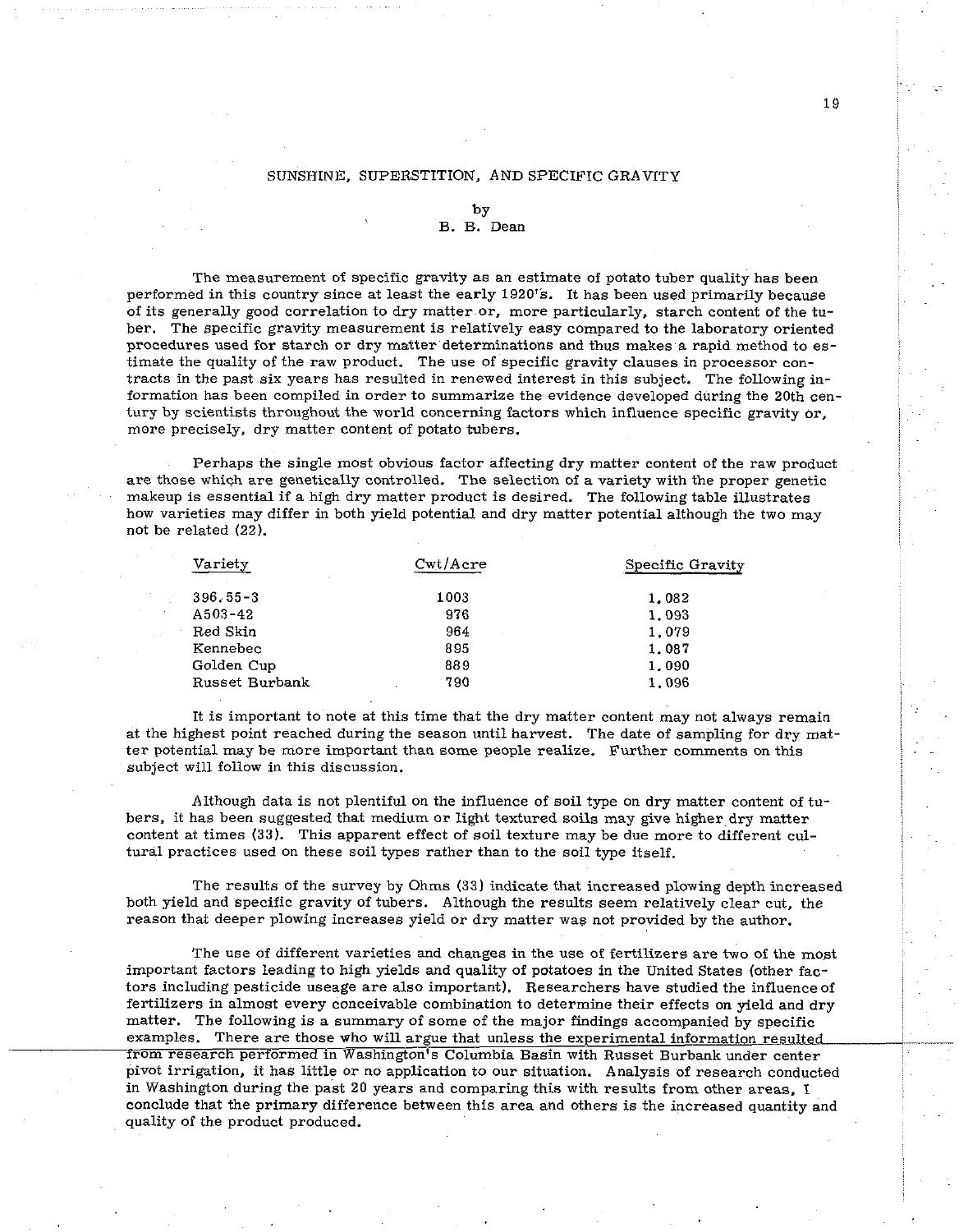Research indicates that a 25-ton crop of potatoes will remove 225-300 lbs. (21) of nitrogen from the soil in the tubers alone. The amount of nitrogen fertilizer that needs to be applied to produce this size of crop will depend on how much leaching is expected and other factors which reduce nitrogen utilization by the plant. Excessive amounts of nitrogen maintain plants in a vegetative state which will delay tuber set and cause the plant to use its carbohydrates produced in photosynthesis for production of new leaves instead of filling tubers. It is extremely important to maintain plants in a healthy state, but it is also important to realize that over fertilization can result in reduced yield and reduced dry matter. Two other elements used as fertilizer in large quantities are phosphorous and potassium. Phosphorous seems to have little effect on the dry matter content of potatoes and, therefore, needs little discussion here. Potassium, on the other hand, can affect quite drastically the dry matter of tubers. It has been known for many years that high rates of potassium generally result in tubers of lower (1, 4, 24, 17) dry matter content. Except in a very few cases, increasing amounts of potassium fertilizer caused reduced dry matter content of the tubers. The effect of potassium fertilizer is further complicated by the fact that the source of potassium fertilizer may also have an influence on the final level of dry matter produced  $(9, 11, 12)$ . The chlorine form of potassium seems to reduce dry matter in the tubers to a greater degree than does the sulfate form. The chlorine form of potassium fertilizer seems to have its effect by reducing transport of carbohydrates from the leaves to the tubers **(6).** Although correlations between increased or reduced ratios of various mineral elements when potassium fertilizer is increased have been found, the reason for decreased transport of carbohydrate is still uncertain **(6).** 

The effect of minor elements have been studied to a lesser extent and perhaps should be evaluated more thoroughly before any definite conclusions are drawn. Sawyer and Dallyn  $(35)$  have shown that boron  $(3 \text{ lbs/acre})$ , when used in conjuntion with 140 lbs. per acre of potassium resulted in somewhat lower dry matter. Smith and Nash (39) found that a low level of manganese or magnesium in the nutrient solutions of their experiments resulted in lower starch content of the tubers. These experiments are somewhat inconclusive, however, because other research has shown no effect of added magnesium in the field (7, 31).

The number of plants per acre may have some influence on the dry matter of the tubers. One study indicates that tuber number and yield were not affected, but dry matter content decreased as plant density increased (28). The indications here seem to be that leaf shading may have reduced carbohydrate synthesis disproportionate to the uptake of nutrients and water in the high density planting. The effects of irrigation on dry matter content of tubers are more difficult to summarize. Because of weather differences, arbitrary treatments, such as days between irrigations, date of last irrigation, date of first irrigation or amount of water applied, little insight into their general effects is gained. It has been shown that in Washington and Utah that dry conditions or less frequent irrigations may result in lower dry matter especially when accompanied with high fertilizer application. (8, 23).

Cooling crops by mist irrigation has been shown to increase dry matter content of potato tubers under experimented conditions especially during warm growing seasons (34).

Herbicides, some of which are growth regulators, are suspected at times to reduce or conversely increase dry matter of tubers (33). Killing vines with chemicals or mechanically removing them with a roto beater has been shown to decrease specific gravity of tubers compared to those harvested at the same time from green vines (3).

One of the interesting correlations that occurs but is not readily explained is the relationship between specific gravity and blackspot bruises. It has been shown that the higher the specific gravity, generally, the higher is the susceptability to blackspot. This correlation may exist because of some common factor which affects blackspot and specific gravity in opposite ways or it may be mere coincidence (17, 24). Because the relationship has been observed consistently, it is highly likely that there is a common factor which influences them. It has been shown that potato tubers from low potassium fertilizer plots are higher in tyrosine and tryptophan (39). The enzymatic conversion of these two amino acids to melanin results in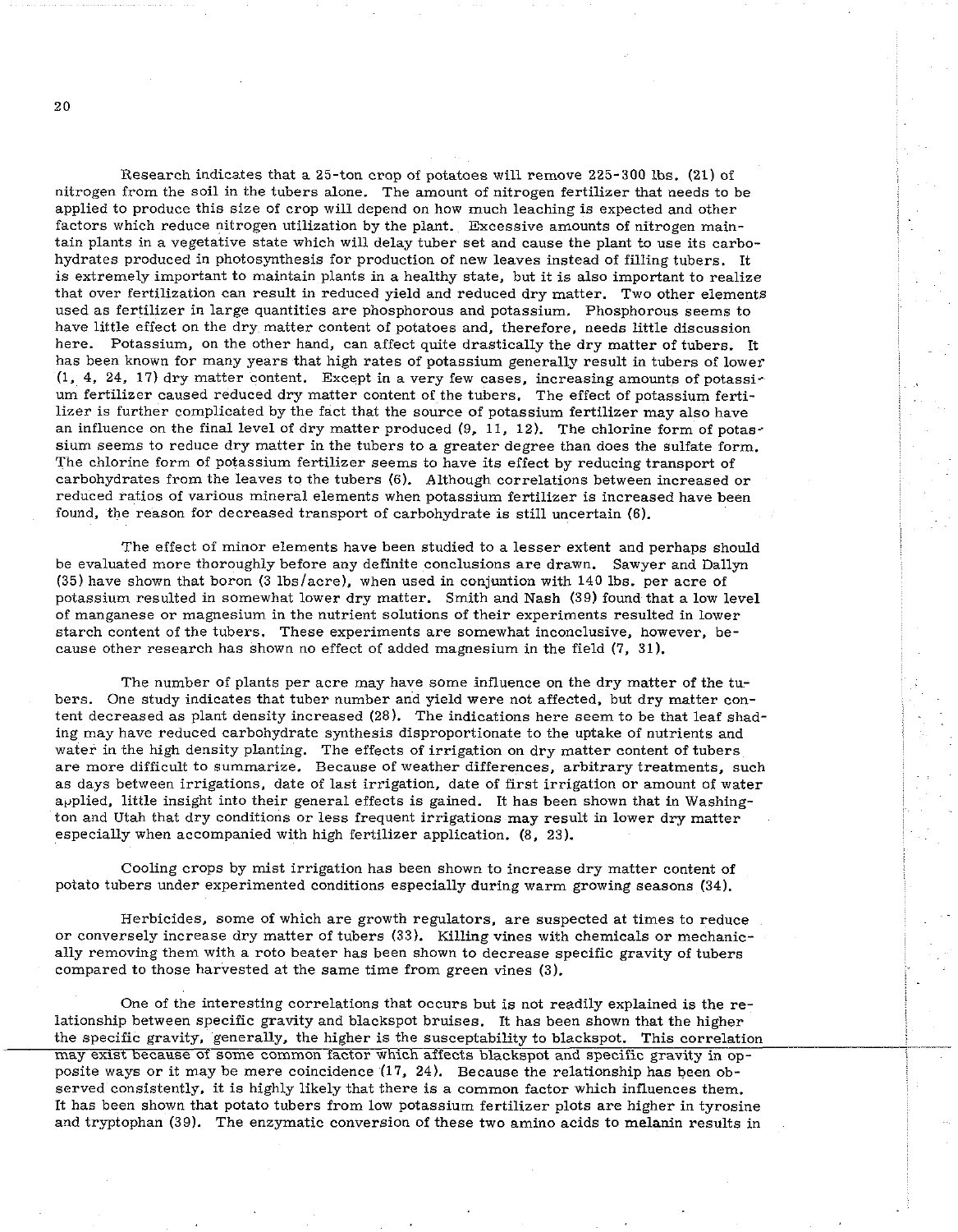the black color in the bruised tissue we refer to as blackspot. As has already been noted, low potassium generally results in higher specific gravity. Thus, the relationship may be explained by this observation.

With this review of the factors normally considered to be grower controllable or at least directly under the influence of management decisions, a look at the basic growth processes of the potato plant is in order. This will help evaluate how the controllable factors may be altered to meet each individual's needs and to demonstrate the influence of some of the non-controllable factors in potato production.

Until emergence, the potato plant lives on reserves stored in the seed piece. For this reason, it is extremely important to use seed that is of high productivity potential. At this point, we do not understand all the factors in the seed piece that determines its potential for high or low production. However, there are many factors which occur during the growth of the seed crop and its subsequent storage which can influence its productivity (4, 10, 13, 14, 15, 16, 24, 35, **36.** 38, 39. 40).

After the plant emerges from the soil, it begins the process of photosynthesis which will ultimately determine the yield produced. The rate of photosynthesis can be measured during the growing season. From these measurements, we find that the photosynthetic rate per unit leaf area is not constant throughout the season (28). During active stages of growth, the rate of photosynthesis increases. We do not fully understand whether growth causes an increase in photosynthesis or if increased photosynthesis causes more growth. There is no doubt, however, that dry matter will not be accumulated in the tubers without rates of photosynthesis that will supply the foliage with its needs and have sufficient amounts of carbohydrate to transport to the tubers.

The total leaf area and the total time which the leaves are functional and attached to the plant will determine how much carhohydrate is produced per plant. Figure 2 taken from Mc-Collum (31) shows that leaf area increases rapidly after emergence, reaches a peak, and then decreases dramatically. The time which the leaves remain on the plant is directly related to yield according to McCollum.

Once the carbohydrate is formed in the leaves, the plant has several options as to what can be done with it. The following is a list of those options:

- 1. Stored in the leaves as starch.
- 2. Used up by the leaves in respiration.
- 3. Transported to new vegetative areas for growth.
- 4. Transported to tubers for growth.
- 5. Stored in the tubers as starch.
- **6.** Respired away in the tuhers.
- 7. Transported back to the leaves after movement to the tubers.

Any or all of these options are occurring in the plant at any one time. The extent to which each of the options take place will determine the ultimate yield and dry matter composition of the tubers.

Another look at the McCollum's work (as well as many others), shows that tubers begin to form shortly after the leaf area hegins to increase rapidly (point A, Figure 3). Tuber development begins to level off shortly after the leaf area begins to decrease (point B. Figure 3). This is total tuber yield, a measure of productivity which is of great value. However, if the dry matter in individual tubers is determined, it becomes apparent that the dry matter has not been divided equally among all the tubers even though they are on the same plant (Table 1). This table shows that there is a range of specific gravity from 1.061 to 1.114 and that there is no relationship between the size of the tuber and its specific gravity. It should be interesting to find out why this is the case. A study by Smith and Nash (39) showed that not only were

21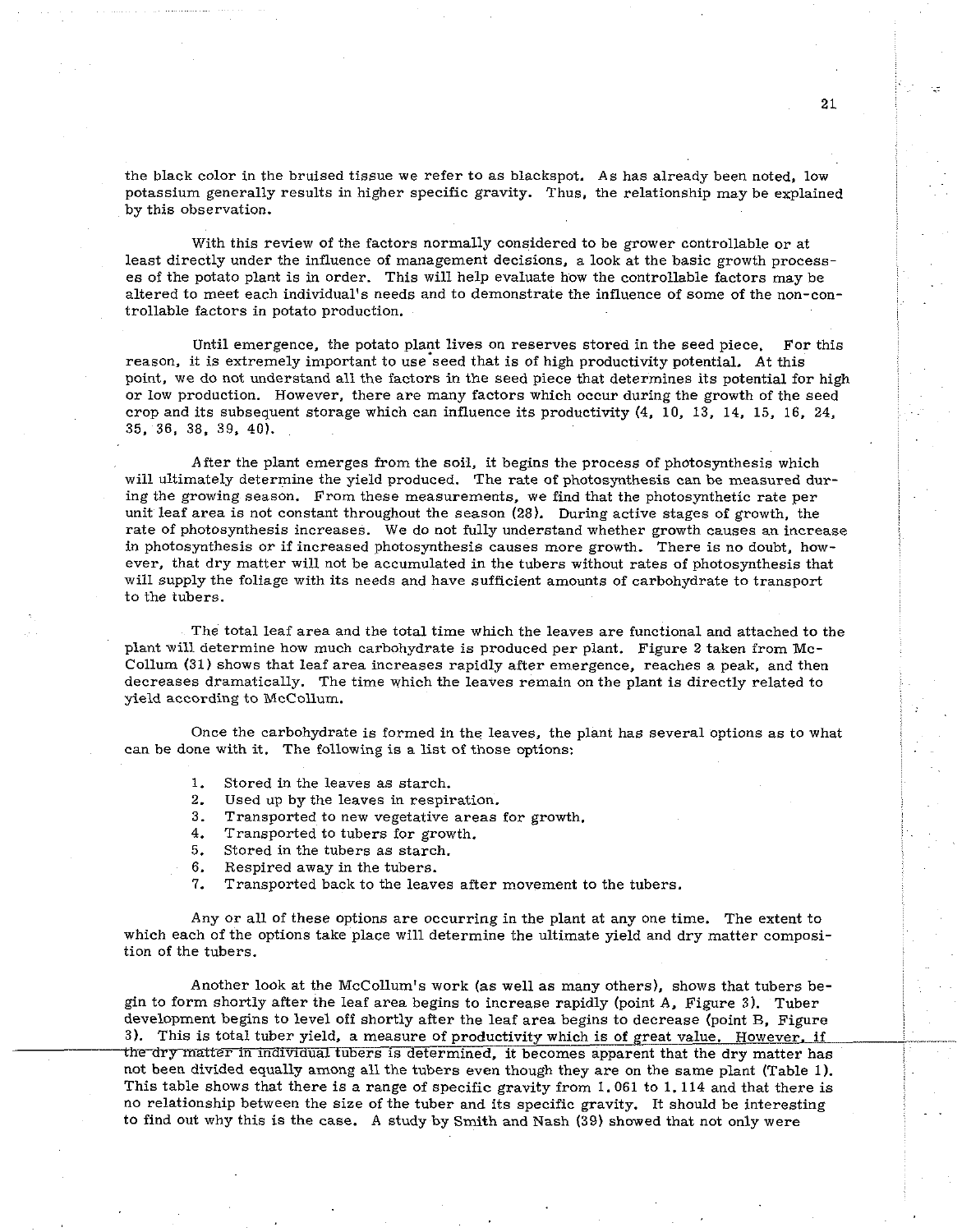tubers different in dry matter content, but the dry matter content increased in some tubers and decreased in others during the season (Figure 4). This phenomenon is known to most people who have grown potatoes and is referred to as "reabsorption" or tuber drop. The factors that affect this basic phenomenon dictate the final quality and quantity of tubers produced.

Time of tuber initiation: In order to obtain maximum yields and quality, tubers should be initiated as soon as the plant is large enough to supply carbohydrates to them without adversely limiting foliage development. This period would be at about 50% of the anticipated leaf area as in Figure 3, point A. Some factors which will influence the rate in which 50% of the leaf area is reached are: 1. weather, 2, age of seed, 3. fertility, and 4. irrigation. Assuming that good seed has been procured and there is nothing we can do about the weather (after planting), what affect does fertility and irrigation have? The effects of irrigation on tuber set have not been thoroughly investigated and, therefore, we cannot provide good evidence for its use here. Fertility levels have been studied and it is well known that if one uses high rates of fertilizer, particularly nitrogen, that tuberization is delayed (18, 40). A second effect that is caused by nitrogen and perhaps potassium is that when applied in excessive amounts, they may promote the transport of carbohydrates to the foliage rather than to the tubers. The reasons for this is still not understood although the effect, lower yields and lower dry matter are very evident.

Tuber growth: After the tubers are initiated, they have some ability to control not only the rate of photosynthesis, but also may control partially the movement of the carbohydrate that is produced during photosynthesis. During the tuber bulking period, it is crucial that the plant not be stressed or caused to revert to high foliage growth production at the expense of tuber growth. What are some of the conditions which can influence dry matter production during this phase of growth? The processes of photosynthesis and respiration work are essentially opposite directions (Figure 5a and b). One is manufacturing dry matter and the other is breaking down. Photosynthetic rates of leaves reach a maximum somewhere between 700 and 78OF whereas respiration continues to increase well beyond these temperatures. The net result may be that when temperatures of the potato leaf are greater than  $80^{\circ}$ F, the rate of dry matter production begins to decrease. There is, of course, a point where photosynthesis completely stops and respiration continues. At this point, dry matter in the tubers is broken down and transported to the foliage and/or the foliage dies due to excessive stress. If dry matter in the tuber is transported to the leaves, yield may not have changed appreciably but the amount of dry matter in the tuber has been altered according to the magnitude of the stress. If, at this time when the tubers may have a momentary cessation of growth, water and fertilizer are added, we may obtain misshapen tubers or we may initiate new vine growth which could further reduce tuber dry matter content or cause a delay in further dry matter accumulation.

There have been many studies which have shown the effects of weather on specific gravity of potatoes. Kunkel et al. (19) showed that while fertility had little effect on specific gravity, the difference between years of experimentation was highly significant. Studies at three locations in Idaho between 1951 and 1955 indicated that not only was total dry matter content of tubers different between years, but dry matter accumulation curves derived from different sampling dates were also of different shapes **(2).** Results compiled from variety trials conducted in North Dakota, Idaho, New York, California and Washingtbn during the years 1974 through 1977 showed that there were significant differences between years with all states showing a rather marked drop in specific gravities in 1977 (Table 2). The general explanation that can be found for decreased specific gravities in these studies as well as others is that high temperatures occurred during the critical period of tuber bulking. This is also a time in which diseases may greatly affect the crop and could also be a major contributing factor. With limited information available on the subject, it is somewhat likely that a stress incurred by the potato plant during the tuber development stage of growth may actually predispose the potato plant to disease or certainly hasten the effects of the disease organism (2). Soil temperature may affect specific gravity of the tubers as does air temperature. California workers showed that increasing soil temperatures from  $65-85^{\circ}F$  caused a 37% decrease in specific gravity (44).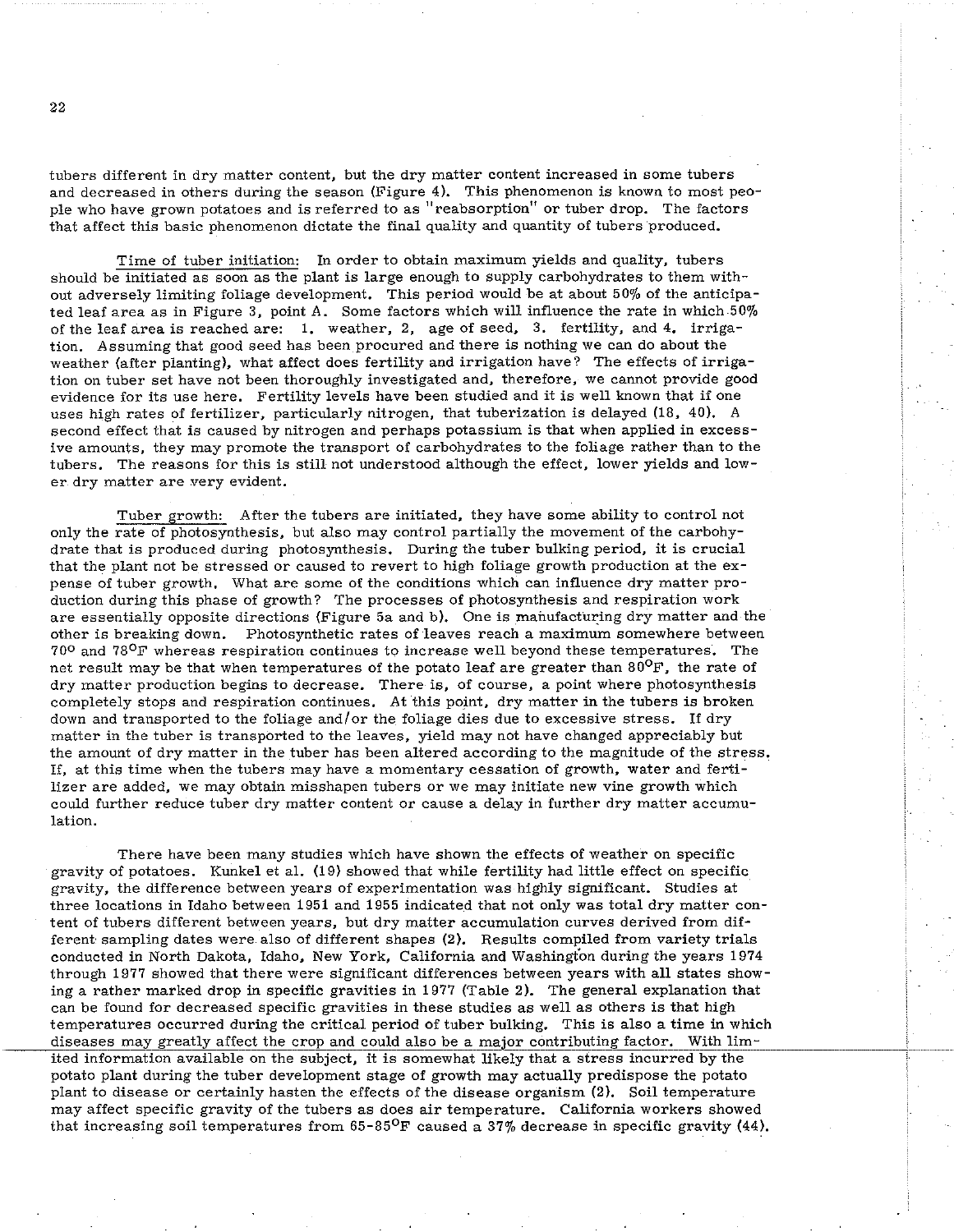Although no explanation was made by the authors, it is likely that increased water uptake and increased tuber respiration may have caused the decrease in specific gravity. This seems apparent because the low specific gravity tubers were generally larger than the high specific gravity tubers from the low temperature treatments.

We have now presented some of the information which is available on this subject although the explanation of the observations are still, in most cases, lacking. However, we can use this information to establish a management tool for obtaining high yields and high dry matter based on what the plant is telling us. The following is a set of observations that can be used to manage a crop. These are not to be used as a set of recommendations that will fit all situations.

- 1. Potatoes should he planted when the soil is warm enough for germination and subsequent growth of the shoots consistent with anticipated harvest date.
- $2.$ Fertilizer should be applied to adequately carry the plant through the full leaf area stage
	- a. Measure growth rate of vines (total length).
	- b. Count the number of mature leaves.
	- c. Count the number of tubers set.
- If tubers do not set at the appropriate time, i. e.. 50%of the leaf area, fertilizer  $3.$ level may be excessive.
- Continue sampling for:  $4.$ 
	- a. vine height
	- b. leaf number
	- c. tuber number
	- Begin sampling for:
	- a. tuber weight
	- b. specific gravity
- 5. Watch for weather extremes.
	- a. Irrigate for optimum water availability during hot weather.
	- b. Do not over fertilize as it may accentuate the stress condition.
- 6. If vine growth continues at a high rate and tuber growth does not, reduction of fertilizer may be appropriate.
- 7. Continue measurements to predict harvest date according to yield and dry matter content.
- 8. If the vines die due to disease, subsequent irrigation to maintain tuber turgor and soil moisture may be needed. Sampling at this time is also important to determine if irrigation is affecting yield or dry matter.

## LITERATURE CITED

- 1. Berger, K. C. University of Wisconsin. (Citation uncertain. )
- 2. Corey, G. L. and Victor I. Meyers. 1955. Idaho Agricultural Experiment Station Bulletin 246.
- 3. Cunningham, C. E.. H. J. Murphy, M. J. Goven and R. B. Akeley. 1959. Maine Agricultural Experiment Station Bulletin 579.
- 4. DeBokx, J. A. and J. C. Moo. 1974. Potato Research 17:410-433.<br>5. Doll. E. C. and D. L. Thurlow. Michigan State University. Resea
- 5. Doll, E. C. and D. L. Thurlow. Michigan State University. Research Report 31.<br>6. Gausman, Harold W. 1961. Maine Agricultural Experiment Station Miscellaneous
- 6. Gausman, Harold W. 1961. Maine Agricultural Experiment Station Miscellaneous Publication 650.
- 7. Gausman, Harold W. and George O. Estes. 1963. Maine Agricultural Experiment Sta-<br>
tion-Builet T5.
- 8. Haddock, Jay L. 1961. Amer. Potato J. 38(12):423-434.
- 9. Harrap, F.E.G. 1960. J. Sci. Food Agriculture, 11(6):293-298.
- 10. Hartman, John D. 1934. Cornell Memoir 168, 39p.
- 11. Hawkins, Arthur and B. A. Brown. 1953. Storrs Agricultural Experiment Station Bulletin 298.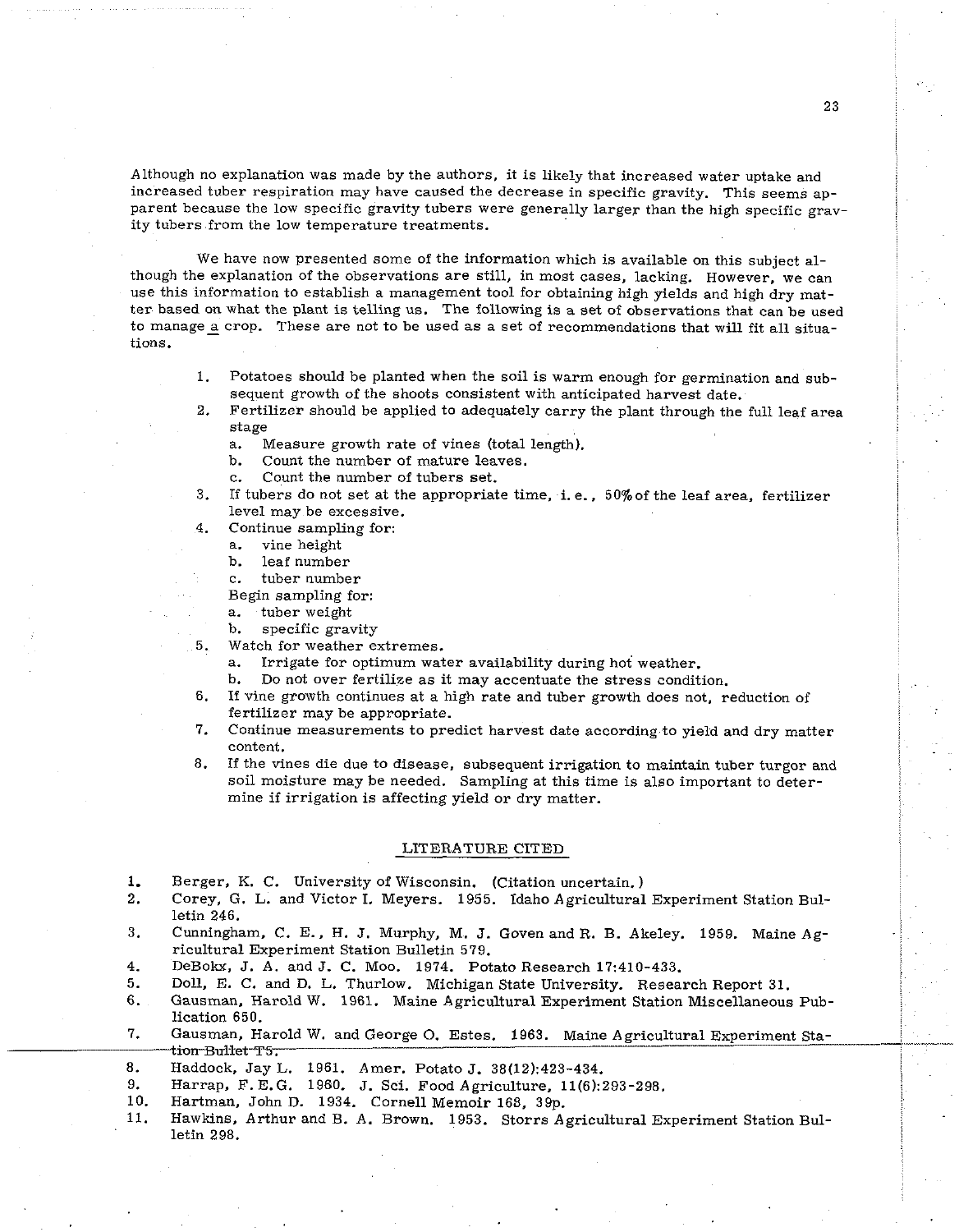- 24
- 12. Hill, H. American Potash Institute Reprint 0-4-53.
- Iritani, W. M. 1967. Amer. Potato J. 44(5):153-158.  $13<sup>7</sup>$
- 14. Iritani, W. M. 1968. Amer. Potato J. 45(3):111-116.
- Iritani, W. M. 1968. Amer. Potato J. 45(9):322-326.  $15 -$
- Iritani. W. M., R. Thornton, L. Weller and G. O'Leary. 1972. Amer. Potato J. 49 16. (12):463-469.
- 17. Jacob, Walter. 1959. Cornell Memoir 368.
- $18.$ Krauss, A. 1978. Potato Research 21:183-193.
- Kunkel, R., R. Gardner and A. M. Binkley. 1951. Colorado Agricultural Experiment 19. Station Technical Bulletin 43.
- 20. Kunkel, R. 1957. Colorado Agricultural Experiment Station Technical Bulletin 62.
- Kunkel, R., A. Irving Dow and David W. James. 1963. Proc. 14th Annual Fertilizer  $21.$ Conference of the Pacific Northwest.
- Kunkel, R. 1966. Proc. Plant Science Symposium, Comden, New Jersey. 22.
- Kunkel, R. and N. Holstad. 1974. Moses Lake Potato Conference Proc. 23.
- 24. Kunkel, R., W. H. Gardner. N. M. Holstad and T. S. Russell. 1978. Washington State University College of Agriculture Research Center Bulletin 862.
- Lombard, P. M. 1938. USDA Circular No. 465, 8p. 25.
- 26. Lorenz, 0. A. 1944. Amer. Potato J. 21(7):179-192.
- 27. Lorenz, 0. A., et al. 1954. California Agricultural Experiment Station Bulletin 744.
- Lynch, D. R. and R. G. Rowberry. 1977. Amer. Potato J. 54(2):57-72. 28.
- 29. McLean, John G.. Walter C. Sparks, Roger F. Sandsted, Galen M. McMaster and Jimmie S. Gregory. 1956. University of Idaho Agricultural Experiment Station Bulletin 262.
- 30. McCollum, R. E. 1978. Agronomy J. 20:58-67.
- 31. Merkle, F. G. and Albert S. Hunter. 1962. Pennsylvania Agricultural Experiment Station Bulletin 698.
- 32. Murphy, H. J., P. N. Carpenter, and M. J. Goven. 1967. Maine Agricultural Experiment Station Bulletin 652.
- 33. Ohms, R. E. 1963. Proc. 14th Annual Fertilizer Conference of the Pacific Northwest.
- Peterson, Lewis E. and J. L. Weigle. 1970. Amer. Potato J. 38(12):423-434. 34.
- Sawyer, R. and S. Dallyn. 1963. (Citation uncertain. ) 35.
- 36. Smith, Ora. 1937. Cornell Memoir 215.
- Smith, Ora. 1937. Cornell University Agricultural Experiment Station Bulletin 663,31p. 37.
- Smith, Ora. 1944. Cornell Extension Bulletin 643. 12p. 38.
- Smith, Ora and L. B. Nash. 1938. ASHS 36:597-600. 39.
- Stuart, William, P. M. Lombard and Walter M. Peacock. 1929. USDA Technical Bul-40. letin No. 117, 17p.
- Werner, H. 0. 1934. University of Nebraska Research Bulletin 75, 130p. 41.
- 42. Werner, H. 0. 1949. University of Nebraska Research Bulletin 162, 47p.
- 43. Wright, R. C., W. M. Peacock and T. M. Whiteman. 1934. USDA Technical Bulletin 394.
- 44. Yamaguchi, M., H. Timm and A. R. Spurr. 1963. ASHS 84:412-423.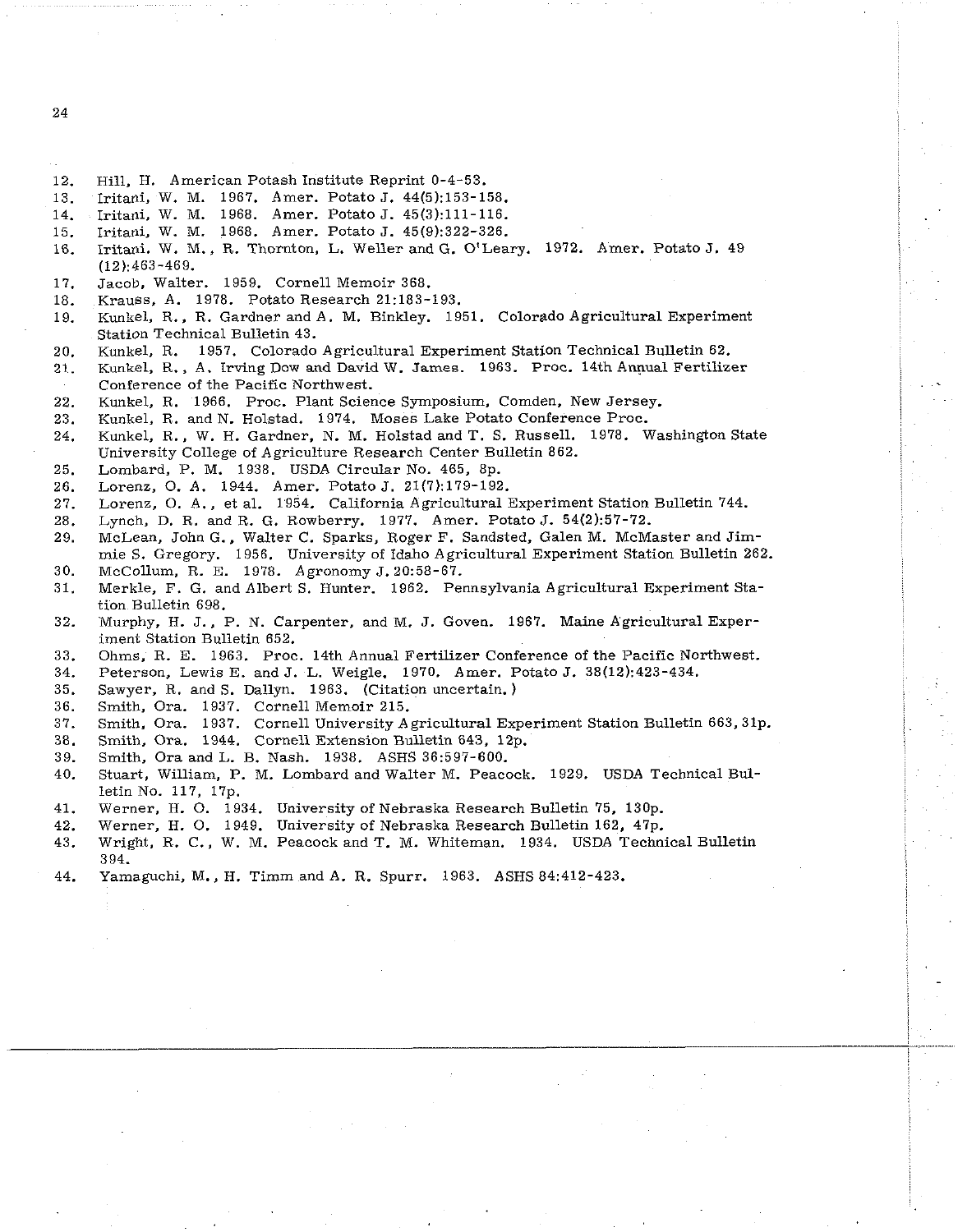| Weight of<br>Tuber Gro. | Spec. Grav. | Weight     | Spec. Grav. |
|-------------------------|-------------|------------|-------------|
| 70                      | 1,061       | 219        | 1.091       |
| 73                      | 1.099       | 272        | 1.106       |
| 89                      | 1.067       | 317        | 1.077       |
| 96                      | 1.073       | 333        | 1.102       |
| 97                      | 1.096       | 378        | 1.089       |
| 115                     | 1.114       | 439        | 1,086       |
| 132<br>ż                | 1.091       |            |             |
|                         |             | $R = .179$ |             |
| Kunkel (22)             |             |            |             |

Table 2. The effect of years on specific gravity of tubers from variety trials at five locatïons.

| ٠                                                     | 1974  | <u> 1975</u> | 1976  | 1977  |  |  |
|-------------------------------------------------------|-------|--------------|-------|-------|--|--|
| <b>16</b><br>$\mathcal{L}_{\mathcal{L}}$<br>N. Dakota | 1.076 | 1,089        | 1.091 | 1.079 |  |  |
| Idaho                                                 | 1.088 | 1.083        | 1.079 | 1.076 |  |  |
| New York                                              | 1.068 | 1.076        | 1.077 | 1.071 |  |  |
| Wash.                                                 | 1.085 | 1.078        | 1.082 | 1.075 |  |  |
| Calif.                                                |       | 1.080        | 1.082 | 1.079 |  |  |

**Compiled from annual reports of the USDA potato breeding program.** 

 $\sim 10^{-1}$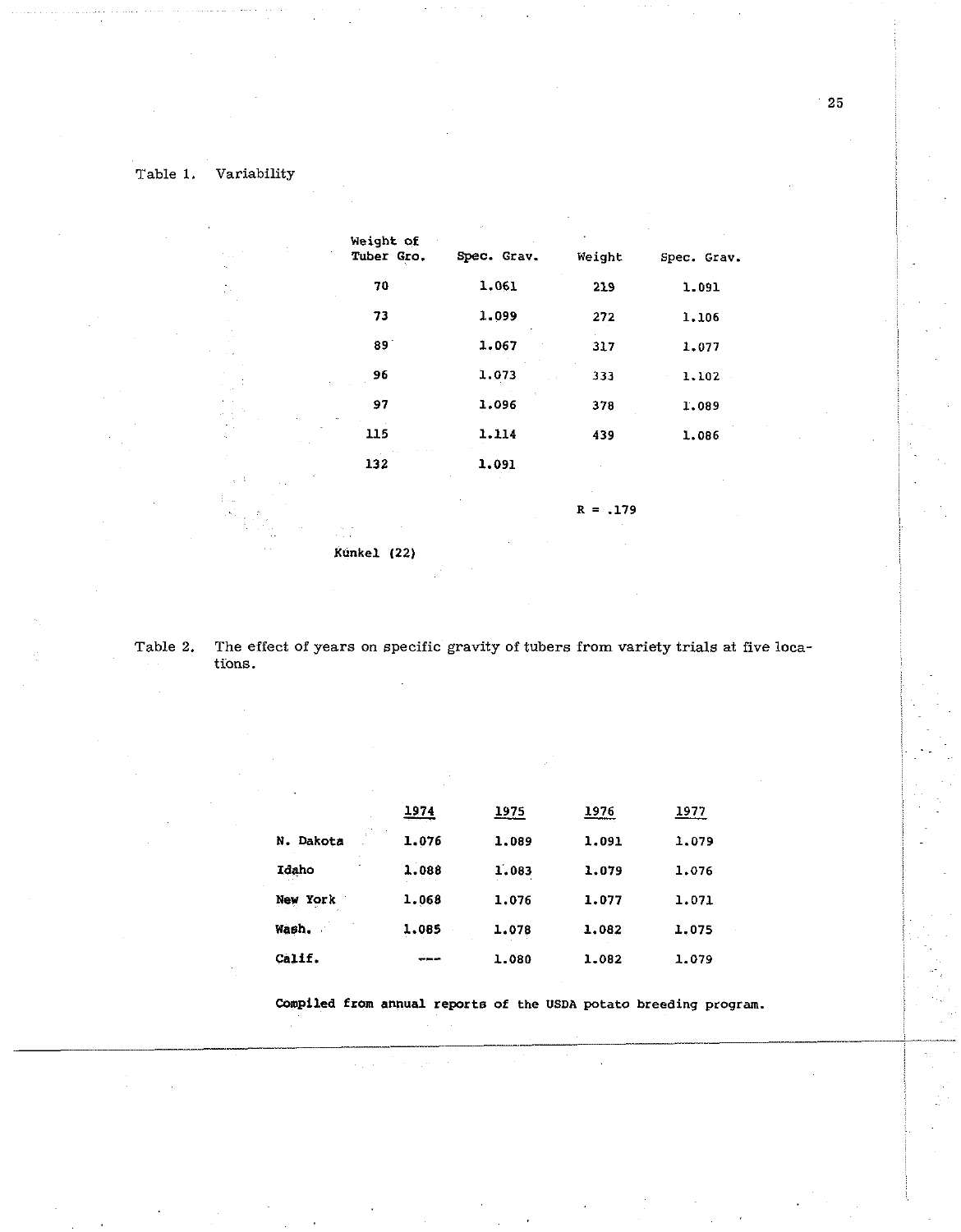

Figure 2.





 $26\phantom{.}$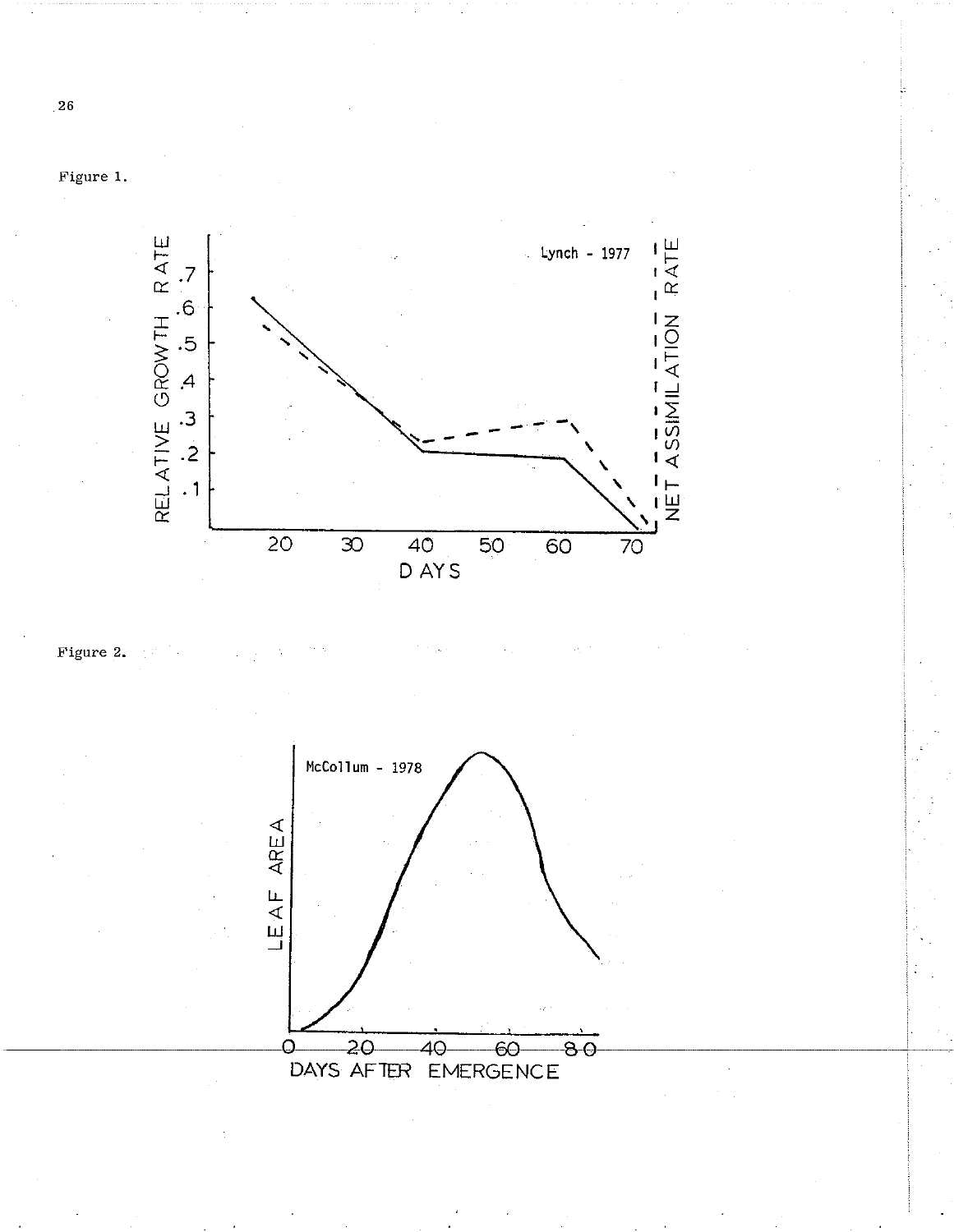

**Prom Mccollurn, 1978.** 







Figure 5b.

**Respiration** 



**SUGARS ----I-) C02** + **H20** 

**high temperatures**